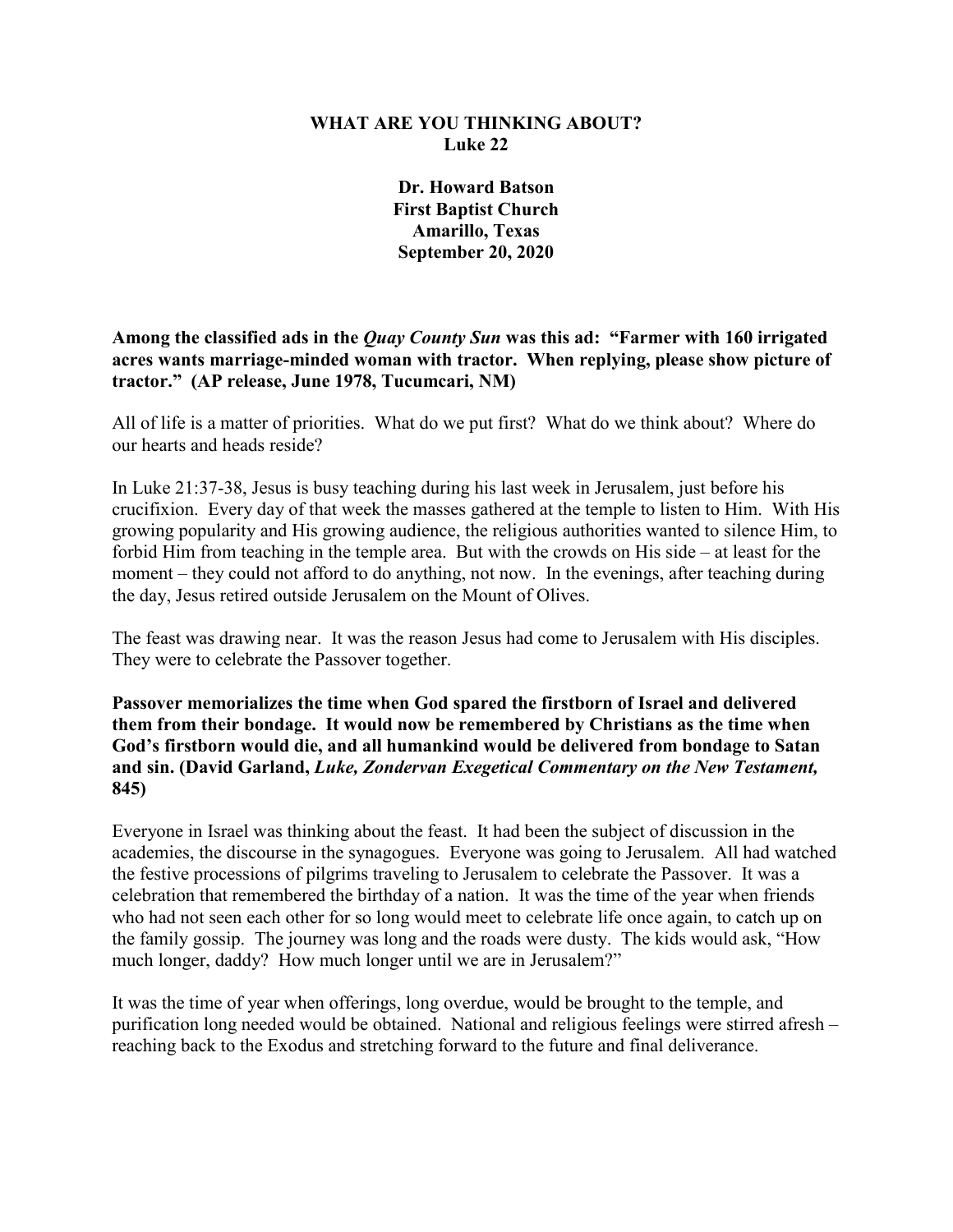Some in the crowd had even said that this Jesus, this new teacher at the temple, just might be the one to usher in God's Kingdom.

The Jewish authorities wanted none of that. They tried with rumor to subtly bring Jesus into disfavor with the people so that they could have Him arrested. But all of their attempts were unsuccessful. They had to figure out a way to have Him silenced without causing commotion. But for now, until the crowds had died down, they would have to wait.

It must have seemed too good to be true. Just as the authorities were pondering how they might silence this would-be Messiah, one of Jesus' own disciples offered to help devise a scheme to get to Jesus without causing a mob scene. Judas, the treasurer from among the disciples, offered a deal to the chief priest and the captains of the temple. What a surprise. One of His followers was going to bring the enemy into their hands. Elated to hear of a plan that would avoid a riot, they willingly pay him off. Judas promised to be ever mindful of finding an opportunity to betray Christ over to them. The timing, however, had to be just right.

As I read the text, I could not help but note the various emotions and intents that had captured the minds and heart of the parties involved.

1. Jesus is thinking about doing God's will, about tirelessly teaching the people that the Kingdom of God had arrived with His presence. He is dreading the cross, hoping the Father will devise another plan, but knowing that suffering will ultimately be His fate – suffering on our behalf. Jesus is thinking about you and me. (Luke 22:42)

2. The chief priest and the temple officers, on the other hand, are only thinking about themselves, about keeping themselves in power. Jesus threatened them, their conveniences. (Luke 22:2)

3. Judas is thinking about money – thirty pieces of silver. Here he is, walking in the very shadow of God and he chose to think about money and only money – and only the price of a common slave at that. How could you miss the mark so far? Wow, this has to be the greatest miscalculation of all of history. He sits and Satan tempts. "Hey, Judas. Want to make an easy thirty pieces? Just give them Jesus. You'll be safe. They are sure to kill Him." Satan overpowers him. He trades the Son of God for a few lousy dollars.

Luke 22:5

"Agreed" is to negotiate a contract with mutually agreeable terms.

It sounds insane, but some of us here have traded Jesus for a whole lot less – for a sexual escapade, for the right to steer our own lives, for the right to serve ourselves rather than others. It does not take much. Many of us will trade devotion to Jesus and His church for the smallest price. We look at the character of Judas, and never see a reflection in our own mirror. We look at the religious leaders and see someone who is uncomfortable when Jesus disturbs their status quo, the day-to-day securities. But, if I were playing the part of one of the characters, which one fits me best? Am I thinking about suffering for the Kingdom of God or solidifying my own place, my own power structure? For what will I seek to silence the Savior?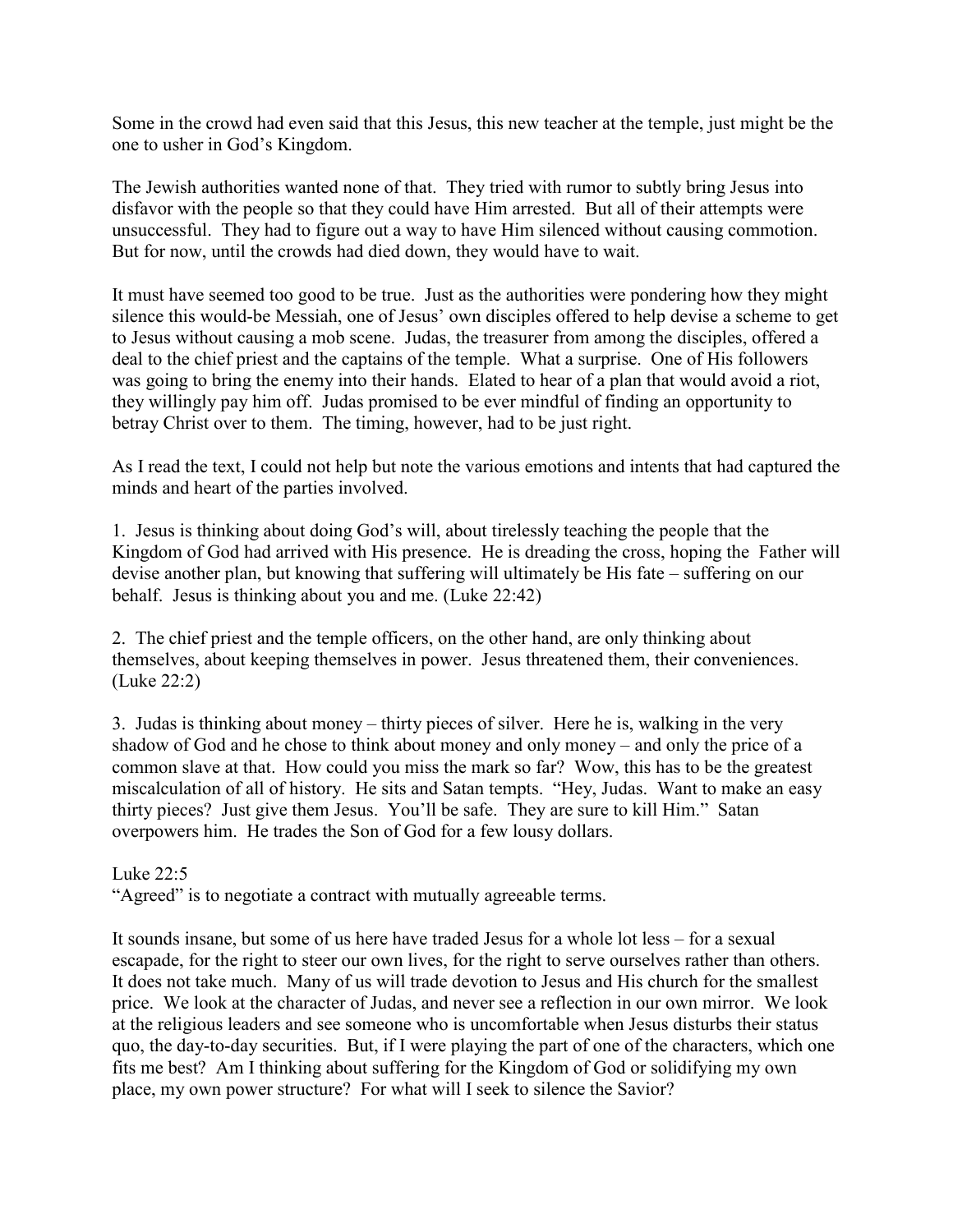Enough about me. What about you? What are you thinking about?

### **Henri Nouwen thought about missing the eternal.**

**I often think: "A life is like a day; it goes by so fast. If I am so careless with my days, how can I be careful with my life?" I know that somehow I have not fully come to believe that urgent things can wait while I attend to what is truly important. It finally boils down to a question of deep and strong conviction. Once I am truly convinced that preparing the heart is more important than preparing the Christmas tree, I will be a lot less frustrated at the end of a day. (***Christianity Today***, Vol. 36, No. 5)**

**Busyness is the enemy of spirituality. It is essentially laziness. It is doing the easy thing instead of the hard thing. It is filling our time with our own actions instead of paying**  attention to God's actions. It is taking charge. (Eugene Peterson, *Christianity Today*, Vol. **36, No. 5)**

I watch the crowds, busy and curious, wanting to get close to Jesus, but not so close as to change their lives. I watch Jesus teaching in the temple. I listen to scribes whispering in the distance, and I smell the stench of betrayal as I draw close to Judas. And I wonder, "Where am I in this picture?" I wonder where you are in this story, and what you would have been thinking about.

### Are we are right there with the crowd?

A friend of Bruce Larson's was driving in the apple country with his wife. As they were passing a beautiful orchard, they saw a man filling a bushel basket with apples. They stopped and asked if they could buy some. He said, "No, just help yourself." They opened their trunk, took out large brown paper grocery sacks, and filled them with the choicest fruit. On leaving, to be polite they asked again, "Are you sure we can't pay you?" "Oh, no. I'm just here stealing them, too."

#### Verses 7-8

On Thursday, the day before His crucifixion, Jesus sends Peter and John into the city to make arrangements for Jesus to observe the Passover with His disciples.

If Judas had only known where the Master and the disciples were to celebrate Passover. That would be perfect. On the Passover Eve, hundreds of thousands will be off the streets, all tucked away indoors in small groups. Hardly a single Jew could be found in the street. This would be a great evening to have Jesus taken in by the authorities, if he only knew the place. Sometimes you just have to count your losses and go for it. If Jesus were allowed to remain in Jerusalem for the seven days feast following Passover, he might gain even more influence with the people.

But Jesus was in control. Jesus was not trapped by Judas. Judas had not a betraying thought of which Jesus was unaware. But Jesus could not let Judas have his murderous way. There was still much to be said with the disciples – a farewell meal to be shared. Shhh! He kept the place of the meal a secret.

"Peter, John, go to the city. Go get things in order for the Passover."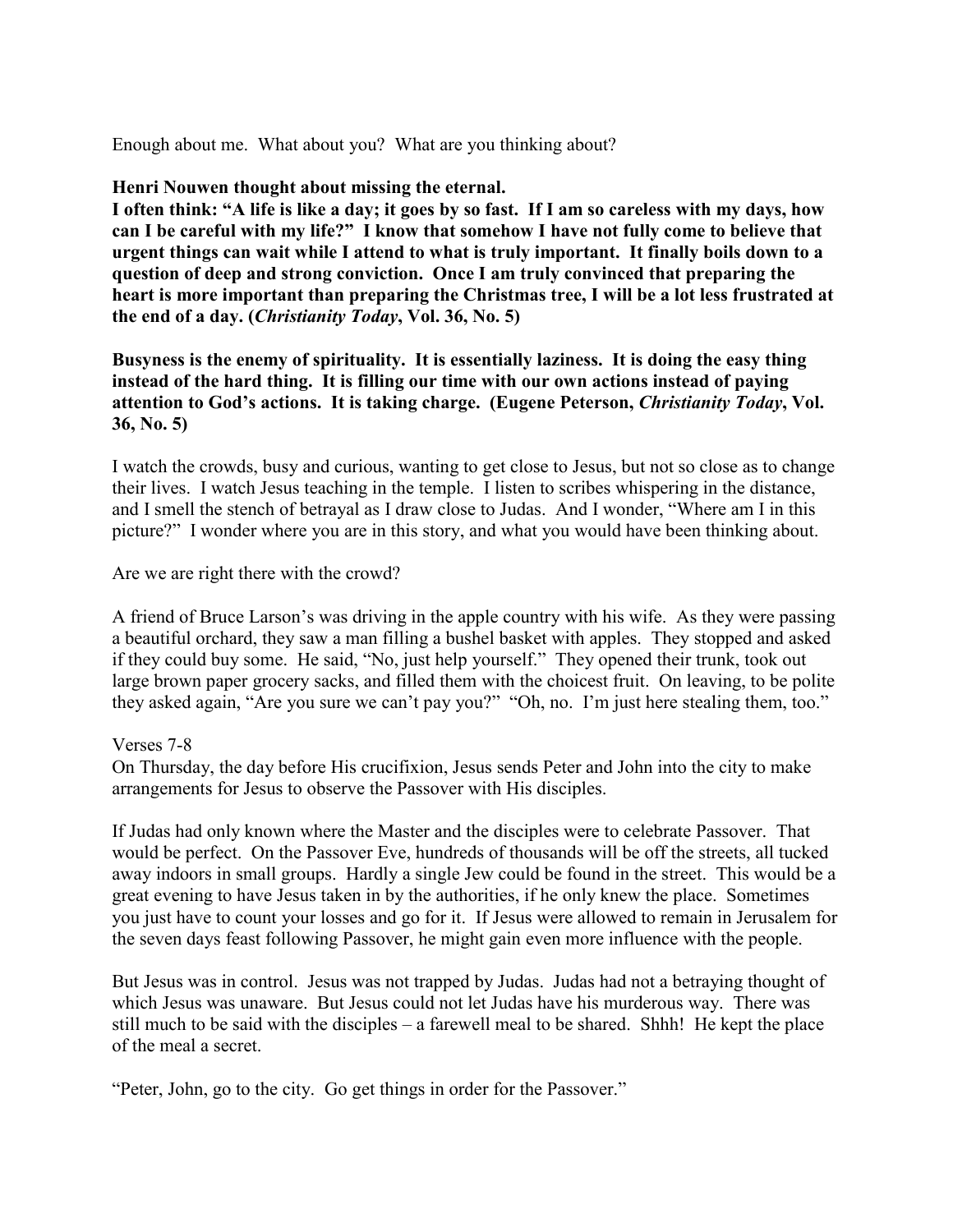"Where Lord? The city is surely full. We have no accommodations."

Verses 10-12

"When you enter the city, a man carrying a water pot – follow him into whichever house he enters. Once inside, say to the master of the house, 'The Teacher wants to know where is the guest room in which He may eat the Passover with His disciples?' He will show you a room, all ready to go. Prepare the meal there."

These words were, in effect, passwords.

Jesus is not a pawn in the hands of fate. No, He is the agent in control.

In verse 13, notice the phrase "all just as Jesus said." Only women carried water jar in those times. Men carried water skins. The unusual sight of a man doing a women's work would be a sign.

Peter and John – here the first time we see them together joined by the Lord, these two who from here after would be closely joined together – the man of quickest action joined with him of deepest feeling.

A disciple in Jerusalem gives Jesus the use of his room, the best room, the room with outside stairs, the table and couches already in place for the meal.

**No "guest room" had been available to Jesus and his family at his birth (2:7), but now he has the authority as "the teacher" to request and expect hospitality in the guest room of this house. (Garland, 853)**

Verse 15

"I want to prepare this farewell meal with you before I suffer."

Traditionally, the Passover is celebrated with one's family. But Jesus is going to the cross. He sees these men as his family. What are the disciples thinking about?

"This is farewell. I will never eat the Passover again until the end of this age, until the Kingdom of God."

Jesus takes some bread. "This represents my body which is given for you. Do this in remembrance of me."

Now the Passover would have new meaning. It represented a new freedom – not only a freedom from Egyptian bondage, but freedom from the wrath of God for our sins, freedom from the powers of sin and death.

"This cup is my blood spilled for you."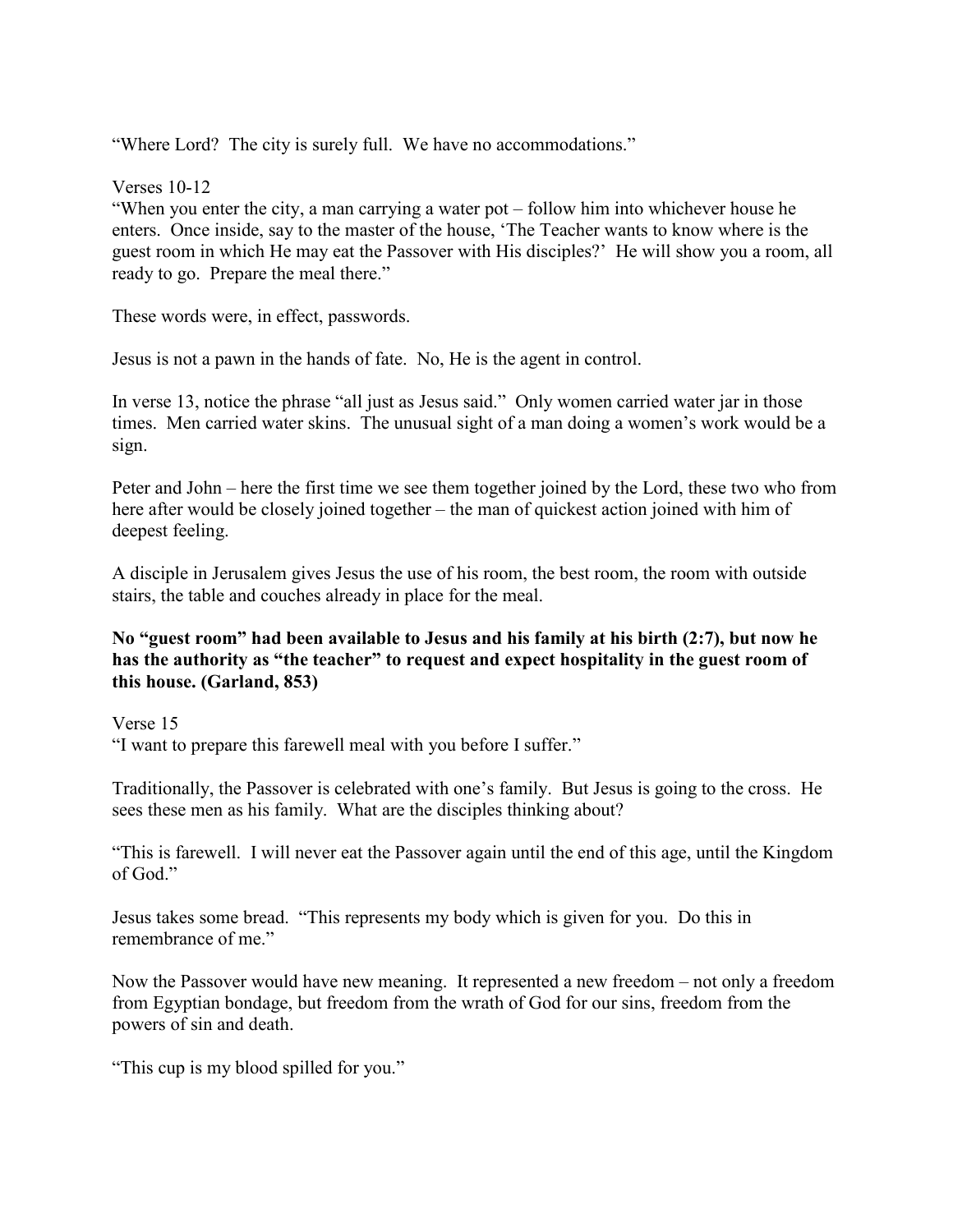# **The blood of Jesus that will "poured out," however, is more efficacious than that of the Passover lamb sprinkled on the doorposts because it establishes a new covenant that brings the forgiveness of sins. (Garland, 852)**

"But one of you is going to betray me."

Do we grasp the shocking statement? "I am giving my all for you – my body, my blood – but one of you, one that I trusted, is about to hand me over."

Matthew reports that each of them began to say to Him, "Is it I?" Each one was aware that he was potentially a Judas.

# Verse 22

You are not in control, you who betray me. But I go to suffer as God has determined, not as you have willed.

# Verse 24

What are they thinking about? The Master has just explained His death. He has told them farewell. And now, with the last of those syllables still lingering on His lips, they begin to argue about who is the greatest – twelve disciples who were with Him night and day for three years, and yet, in this final time before the crucifixion, they were guilty of jealousy, ambition, denial, and defection. Being with Jesus for three years had not changed them that much.

Talk about losing the ability to perceive who you really are and in whose presence you stand.

**During the Byron Nelson Golf Tournament in Dallas in May 1981, a massive tree limb broke off and fell on a spectator, who was killed instantly. It happened near the third hole where Charles Coody was playing at the time. Shortly after the accident, Coody was interviewed on the radio and, in talking to the reporter, he said, "After running over and seeing the accident, I tried to play golf, yet I had no desire to play after that. All of a sudden, those three-foot putts didn't seem all that important."**

Perspective and priority.

The disciples still wanted to play golf.

They were filled with ambition, constantly viewing the Savior's Messiahship in the light of their materialistic expectations. In fact, they frequently bickered over which of them was the greatest – especially James and John. All of this talk about the coming Kingdom of God was too much for them. The excitement was more than they could bear.

He was talking about the spiritual. They were thinking about the material.

He was thinking about others. They were thinking about themselves.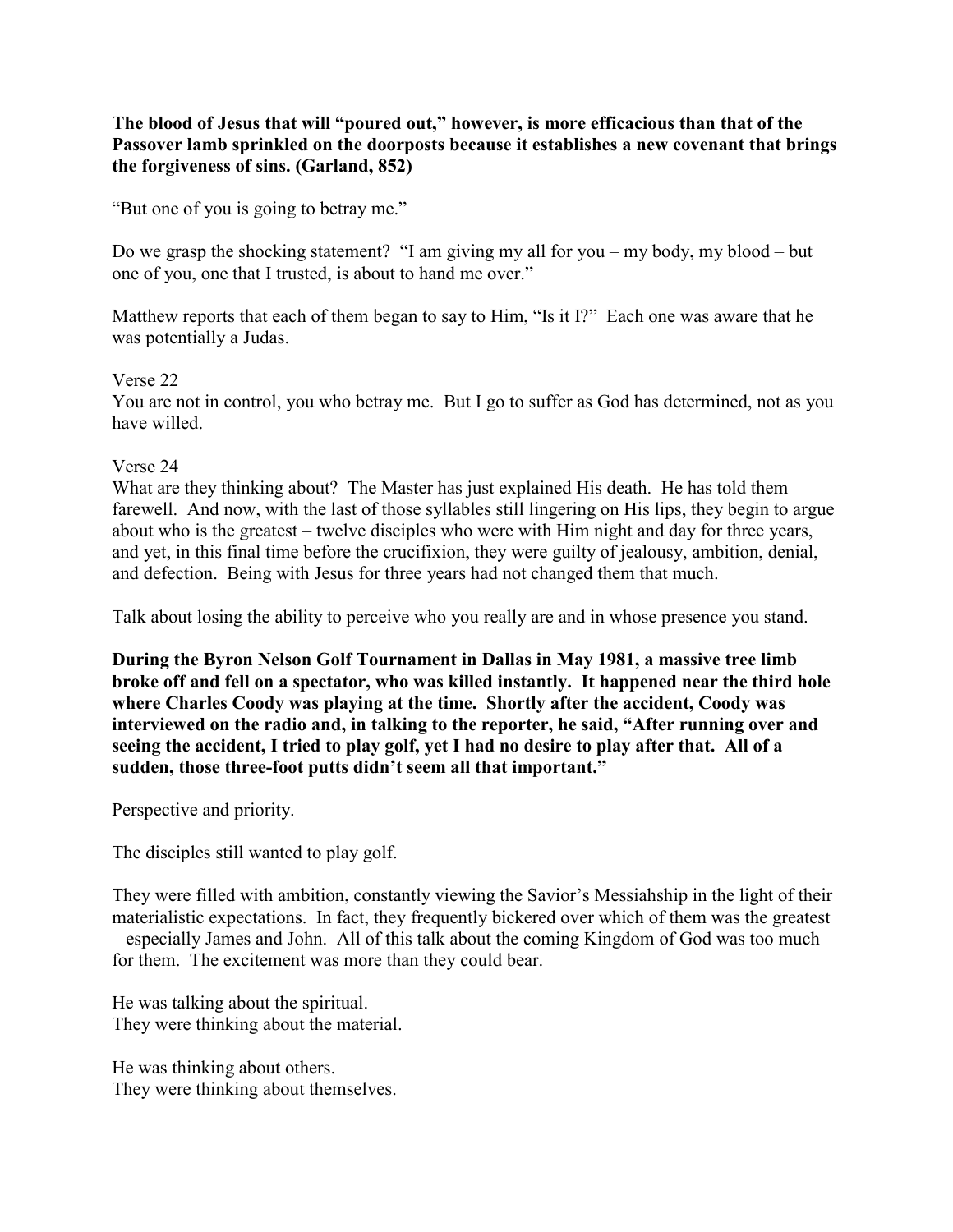He was thinking servanthood. They were thinking grasping power.

What are you thinking about?

They spoiled the sacred atmosphere of the Lord's Supper even on the eve of the crucifixion. It seemed no matter how much He taught them; they never seemed to understand.

The argument gets so intense – James and John really thinking that they ought to sit at Jesus' left and right hands when He comes into His Kingdom. The others are pushing for the same positions. Odd – so busy arguing over who is the greatest that they miss what Jesus is doing.

He doesn't say a word, John's version informs, but just picks up a basin and pours water into it. Ties the towel around His waist and removes the sandals of a disciple and starts washing his feet – the job of the humblest of all the servants. Even the disciples who had missed the meaning of all of His words could not miss the meaning of this lowly action.

They stopped arguing over who was the greatest. Here was the Master doing the job of the humblest servant. "He should not be washing our feet," they thought. Shame, bewilderment embarrassment comes over each one's face as Jesus comes to wash his feet. It was more than Peter could take.

"Lord, you will not wash my feet!"

"Peter, you don't understand. You will understand later."

"Lord, you will never wash my feet."

"If I do not wash your feet, you can have no part with me!"

"Lord, wash my feet, my hands, and my head."

"Do you realize what I have done for you? You call me teacher and Lord, and you are right. If I, your Lord, can wash your feet, you also ought to wash each other's feet. I am telling you about my suffering so that when it comes to pass, you will know I am He. I am the Son of God."

Here Jesus fills the bowl with water, stoops to wash their feet while they are arguing about power and position. What were they thinking?

What are you thinking about?

Are you thinking about power or service?

Are you thinking about yourself or others?